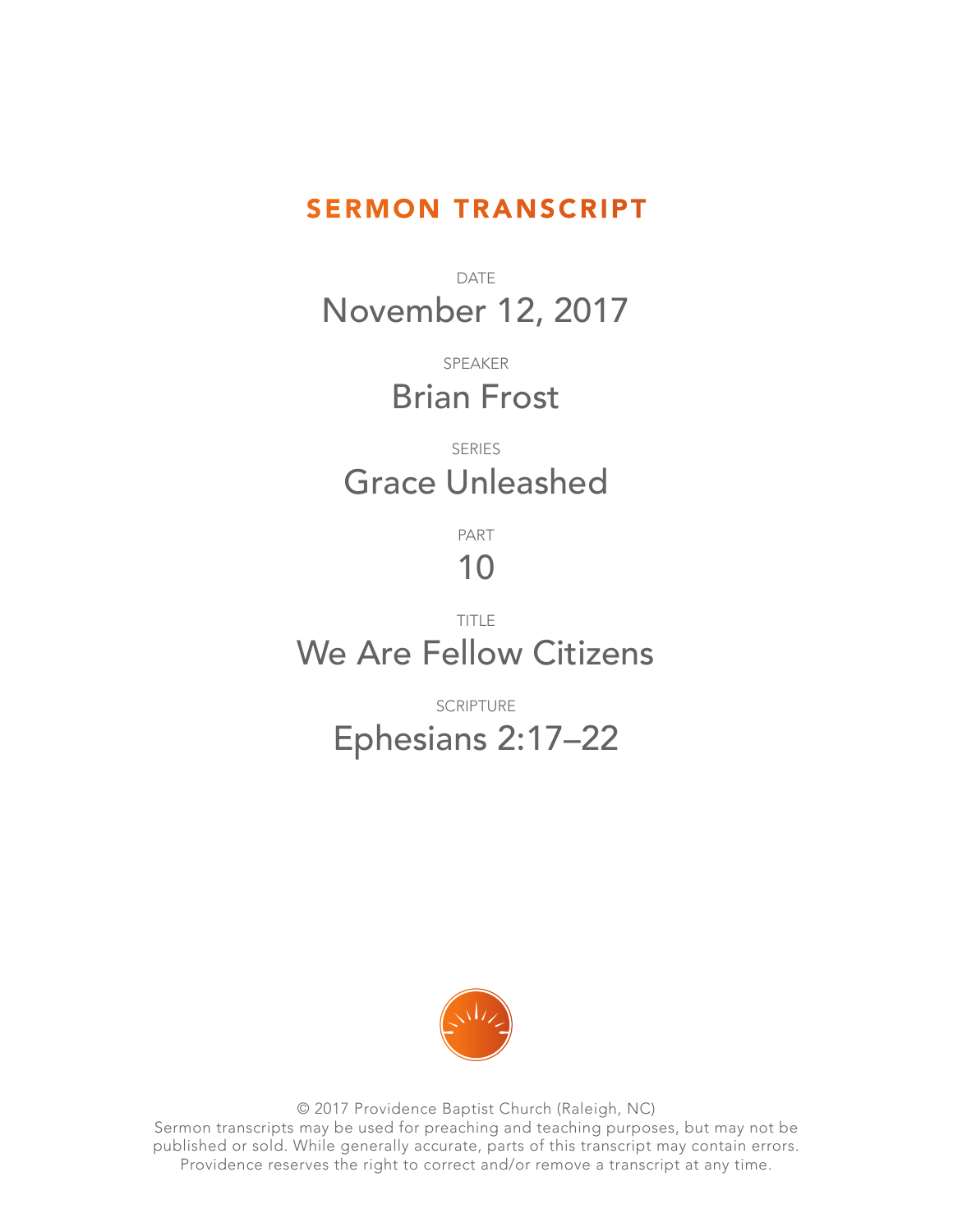Well, it's so good to see you, Providence, and all the venues where we're at this morning. Welcome. We're really glad that you've joined us. I hope you've had a really good week. For all of those who are here with us, who are live, perhaps even live-streamed, and our guests, welcome. I'm really glad that you have joined us, as well. We love the Bible here at Providence, because it speaks about Jesus, and we love Jesus more than anything or anyone.

If you brought one, if you want to head over to Ephesians chapter 2. What we like to do most of the time here is to work through a book, go verse by verse. We're in this book, and we're up to chapter 2, verses 17 to 22. If you did not bring a Bible, then there should be one on a chair near you, and if you don't have one at home, we would love for you to take that one home as a gift.

We just sang a song that speaks of realities. What it speaks of is that we live in a broken world. Last week, you know what happened there in that church. When we come to this book, you have to remember that its author is sitting in prison, and these circumstances that are so difficult ... Paul didn't ask for this. He didn't quite understand what God's place was. He didn't understand God's pace. He didn't understand all of God's ways, and yet, there's an affirmation in this that life is hard, and yet God is faithful. It's always a joy.

When we come and we sing these songs, you have to remember that this time is not a mythical pause button from a world of reality. It's that we're affirming our faith in things that are real and true and noble, and that is that God is King over the universe, that He really is sovereign over us. We're really glad that you have come to worship Him. If you would, let's bow and let's pray together. Let's ask for help.

Father in Heaven, Your Word tells us that we cannot understand what we're about to read, without Your Spirit's work, and so I pray that You would open up our eyes to see wonderful things in Your Word, that You would help us to understand it with our heart. I pray that You would help us to believe and then that You would give us courage to apply it to our life. God, for a time such as this, a topic such as this, we thank You, God, that Your Word is timeless, that all of these years later from when Ephesians was first written, God, it speaks directly to where we're at in our lives, in our culture, at our time. We love You. We need You. Would You speak through weakness, for the glory of Your Son, Jesus Christ? I pray, amen. Amen.

Well, this month ... This month; this month has been long. This week has been really encouraging--I'll be honest with you--in that, after months of foundation work on the new room over there, we actually saw steel hoisted up into the air, and it was actually tied together. It was so cool to watch. In fact, on Wednesday, I learned that this was going to be happening, so I showed up early, and I set my jeep up in the very top parking lot and just watched. It was really fascinating to see the process unfold.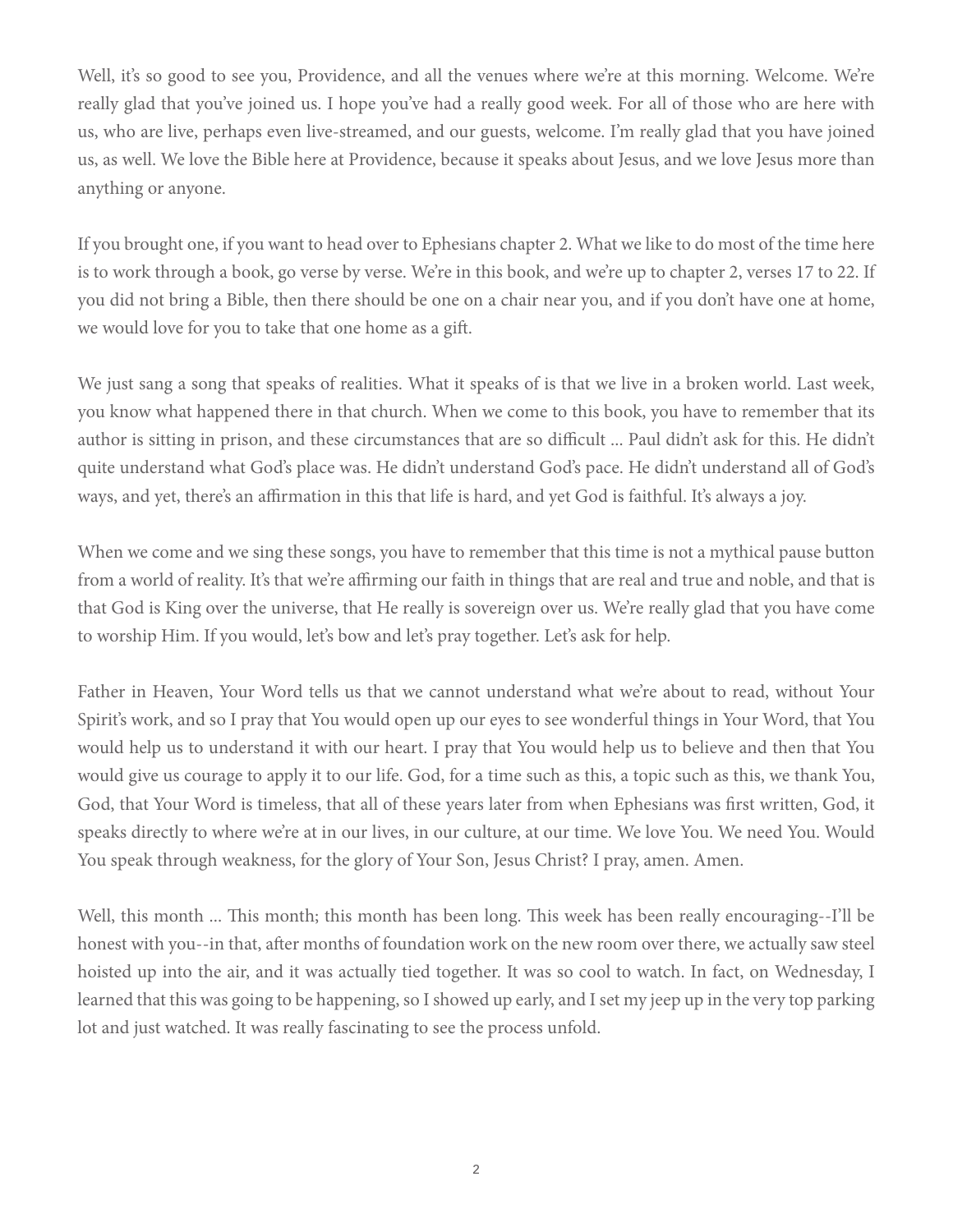You see, months and months ago, somebody sat down and engineered the steel to be fabricated specifically that way, lots of different sizes of pieces, lots of different kinds of pieces. Then they were brought to our site here. They were placed in the parking lot, and then they were grouped together by like kind. Joists were placed over there, and the beams that would support everything were over here in a pile, and then there was a bunch of beams that actually connected the supporting beams, and they'd be placed over here, and bolts, and all these different pieces. They all look different, and yet, in their own little places in the parking lot, they all looked just alike.

Then, on one specific day, a huge crane and a bunch of people came, and they started taking pieces out of each pod that was all alike, and they was connecting them to other pieces that didn't look alike, and what they were creating was a facility that one day people would go in and worship. It really is an exciting thing, and, as I was watching this, I was thinking, how am I going to start this sermon on Sunday? I need an example of how God takes different things and brings them together and connects them, and there it was. I was looking at Ephesians 2 in action.

You see, what the Bible tells us is that every single one of us was created in the image of God, and He created each one of us differently. We look differently. We have different languages, different families. We come from different places, different ethnicities, different races. We're different.

Then the Bible says that we sinned against God. We broke fellowship with Him, and so we were separated from God, but then something happens to the heart when sin enters, and that is that the heart becomes very selfish. A heart that's selfish becomes a heart that is suspicious, in particular of people that aren't like us, that don't look like us, that don't sound like us.

What takes place in this fallen world is people, who were created in the image of God to be connected together, they form groups by like kinds. We call them ethnicities. We call them races, languages, families, countries, nations, and they separate. The reality is, because we're sinful, these groups, in time, they form rivalries. Because the heart is selfish, it's suspicious, and so the people who aren't like us, aren't like us, so what are they like? I'll bet they're like this.

What's so sad is, over time, rivalries eventually boil over into hostilities, and these hostilities, they stack upon each other, one upon another upon another, and this continues to build through time. What you need to understand is this: it is that Christ came to bust all this up. Christ came, literally, to reconnect to God and to each other.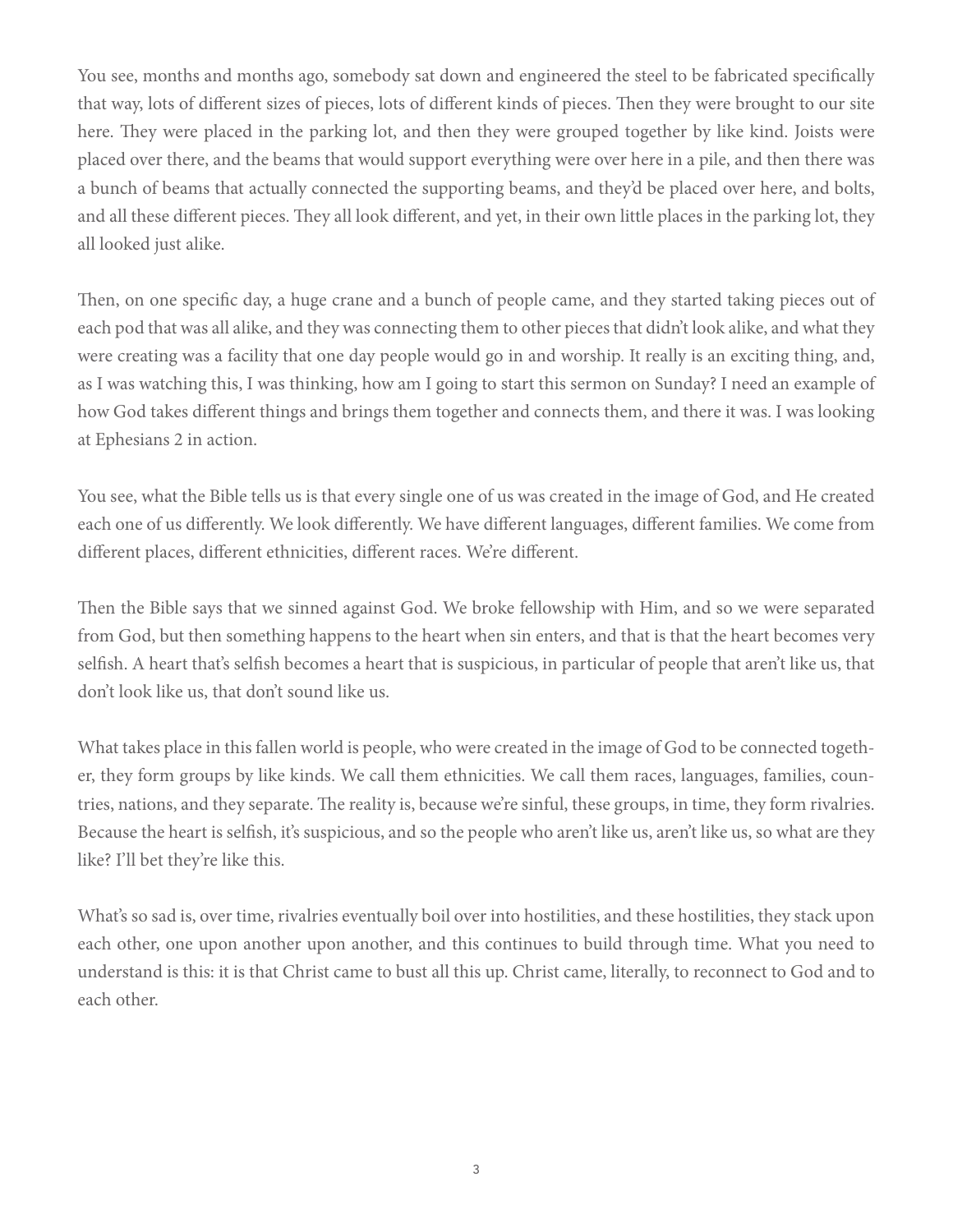Even for believers, the ruts--the cultural, ethnic ruts of our sinfulness--they're so deep that unless they're filled with the grace of God, they'll continue to steer our directions, which is why, when people are starting to come to faith in Jesus Christ in Ephesus, there was Jews and there was Gentiles. The first believers were Jews. They start telling people about Jesus, and Gentiles hear this and they go, "That's good news. I think I believe that."

Then they started looking at each other and like, "Wait a minute. We're different kinds. Should we form different piles? We'll start a Jewish Christian Church of Ephesus on this side of the street, and over here, we'll plant/form a Gentile Christian Church of Ephesus, and we can have a potluck every once in a while, but that's about it. We'll be different."

This is what you see, not only in Ephesus in the first century, just literally a few decades after Jesus rose from the dead. You see it in Raleigh today. You see it everywhere in and around the world.

Paul went to work. He looked at what they were thinking, what they were asking, and he said, "Hold on a second." This is the third sermon, from chapter 2, verse 11 to verse 22.

In the first message, what we looked at was just verse 11 and 12, and we learned there that he just affirms that there really is a separation. There really is a gap between people. In verse 12, he says, "Remember, we were separated, alienated, strangers. We had no hope, and we were without God."

Last week, what we looked at was the next installment. The first, he says, "It's true. We're all separated. We're all different. We're all suspicious, and this suspicion creates hostilities over time." Then, the second thing he says is, "But Christ came to reconcile not only us to God, but us to each other." He came to break down/bust down all these walls of hostility that we built between God and us, and between us and other people, who are unlike or who look unlike us.

Now, we get to verse 17 to 22, and what we find here is Jesus' motive in doing this. Why did He break it down? He didn't break it down to leave it in ashes and leave it in broken bricks around the ground. He intended to build something back up in its place, and what was that thing?

This is what he says, starting in verse 17. He says, "And he came and preached peace to those who were far off and peace to those who were near, for through him we both have access in one Spirit to the Father, so then you are no longer strangers and aliens, but you are fellow citizens with the saints and members of the household of God, built on the foundation of the apostles and prophets, Christ Jesus, himself, being the cornerstone, in whom the whole structure, being joined together, grows into a holy temple in the Lord. In him, you also are being built together into a dwelling place for God, by the Spirit."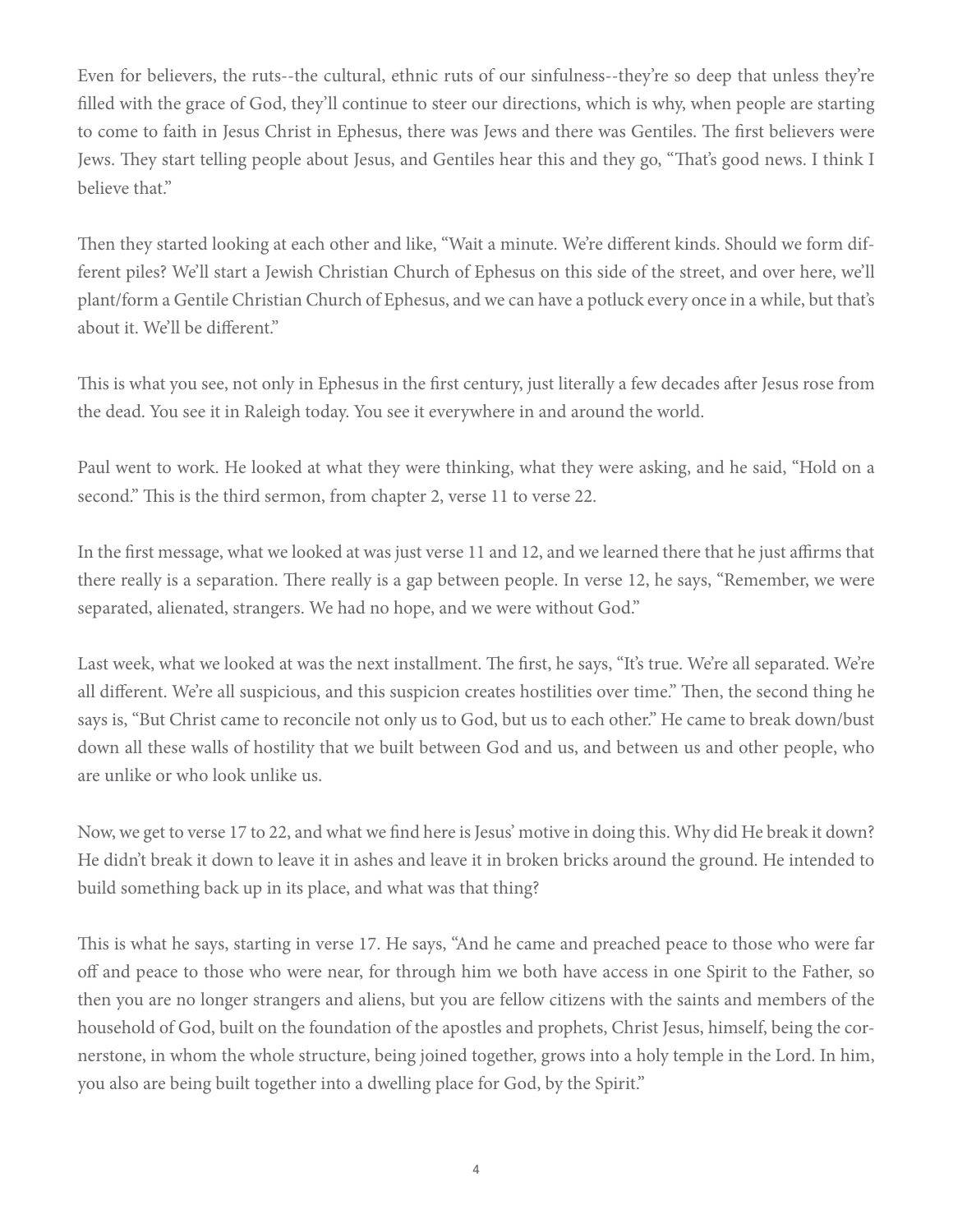What I want to show you here is two very specific things that were on the heart of Jesus, when He came to this earth, when He died on a cross, and when He rose from the dead. What was His motive that all of His methods were trying to accomplish? Two things, the first is this. Jesus came to provide access to God for all peoples, all peoples. When I mean peoples, I mean every ethnicity, every group, every pod that we on earth said, "You're not like me. You belong over there."

Jesus created to bring us and give us access to His Father. You see, we just read about the walls of hostility in verses 14 and 15. He talks about how Jesus said there was a wall of hostility between God and man, because of our sin, but there was also a wall of hostility between ethnicities and races on the earth, because we're suspicious, because we have animosity towards people that aren't like us. We don't ... What he does is he broke them down.

Now, what I want to do ... I want to show you, because why he broke the down is to give us access, and so I want to show you each of these two things, right? One, a real live example, here in the world, that takes place where people do not have access simply because cultural walls between people are built up. Then, the second one is between God and man, this wall of hostility that's between us and God.

Let's just imagine that we're in the 1960s, and there's two little boys, all right, a little white boy and a little black boy, and they're playing together. They're friends. They're friends like Sean Taylor and I were best friends when we were this big. We didn't understand that there was a war of hostility, racially, going over our head. We just enjoyed playing together. He was a good friend of mine.

Let's just say, all right, that these two boys, they live in the '60s. They live in the South, and they hear that the President of the United States is going to come and give a speech at a local center, a little gym, right there in their own city, in their own community. They're like, "Hey, we should go to this," and so they walk over to it.

As they get there, security guards come out, as you would expect. It's the President of the United States. They come out, and immediately they look at one boy, and without even having to ask a single question if he has a ticket, they immediately say, "You can't come in. The reason is because this is a segregated community center. This is the white community center, and you happen to be a black boy. You can't come in."

The security guards look at the other boy, and they say, "Do you have a ticket?"

He says, "No, I don't have one." He can't go in either. The reality is neither had a ticket. Neither were granted access, but for very different and degrading reasons. Jesus intended to break these walls down.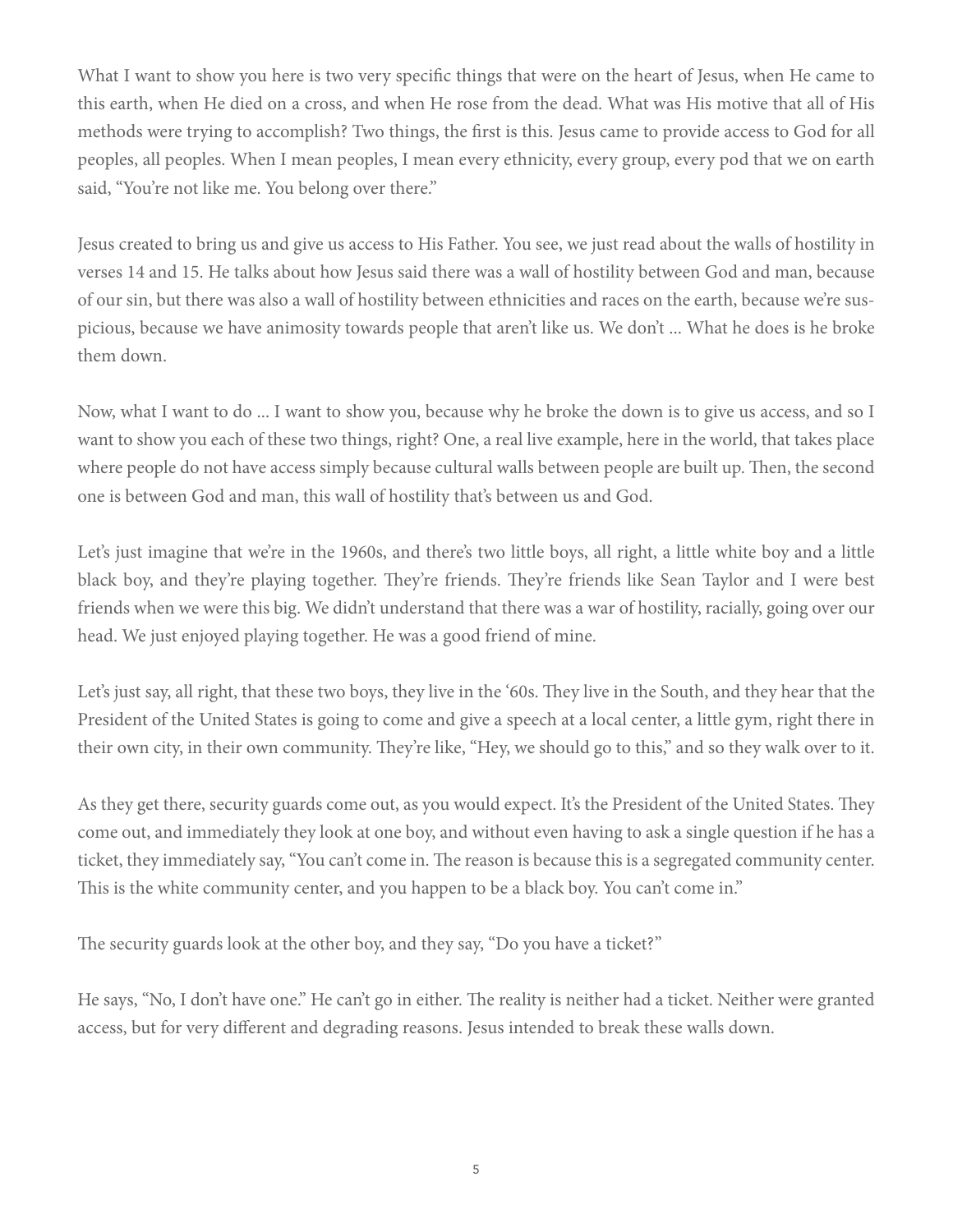Now, is that example didn't cause you a little bit of angst, let me give you another one. Maybe I'll be able to offend you with this one, or make you uncomfortable, okay? Let's just say ... Most of us in this room are Gentiles, okay? We're not Jews. Most of us in the room--I would probably go out and just say all of us--have never been a high priest, as a Jew, okay?

Let's just say that you're a Gentile, like most of us are, and we're living in the time of the Old Testament. Solomon builds his temple. It's an amazing temple, and you're told, as a Gentile, that you were created to find your joy in being in a right relationship with God, that being near Him is your greatest good. All of a sudden, they tell you that God has chosen to actually place and plant down and dwell, to allow His glory in a manifest way to dwell on the earth in a very special place called the temple, in a room called the Most Holy Place, which is a curtain behind another place called the Holy Place.

You want to go, and you think, well, if that's where my joy is, if that's where my peace is, then that's where I need to be, and so you go to the temple. Suddenly, you're not given access, and this is why. The temple ... It looked like this. Now, this is not the actual temple. This is just a model of it, okay? This is a model of it, but what you see ... Okay, the tall thing with the little gold points at the top, that building, is called the Holy Place. In the Holy Place, if you could look in that door, there's a curtain--or there was a curtain--and it separated one section of it from another. The Most Holy Place was behind the curtain, okay? Then there was a curtain ... That was the Holy Place.

Then you notice that there's a place just outside of that, that's walled, and you have to go through the gate where the little stairs are, and it goes into another court area. Then you go through the outside doors, which you see at the bottom right, and that goes into another area, which, if you could look far enough back out, that's even inside a wall. Okay, so there's places among places among places.

Now, this is the reality of the temple. One time a year, the high priest, and only the high priest, went into not just the first door and into the second door and into the Holy Place, but actually went through the curtain into the Most Holy Place, one man, one time a year, in order to make atonement for the sins of the people. Everyone else ... No access. The priests, the common everyday priests, they got to go into the Holy Place, but they couldn't go beyond the veil, that curtain. They would go in, and they had a few duties every day that they would go in and do.

Well, outside of that big door, there's a little section. That was just for the Jewish men. You had to be a Jewish man, in order to get into that section. Outside of those doors, this was the court for the women, the Jewish women. If you were a Gentile, you basically got to be where you're at right now, looking in. It was called the Courtyard of the Gentiles.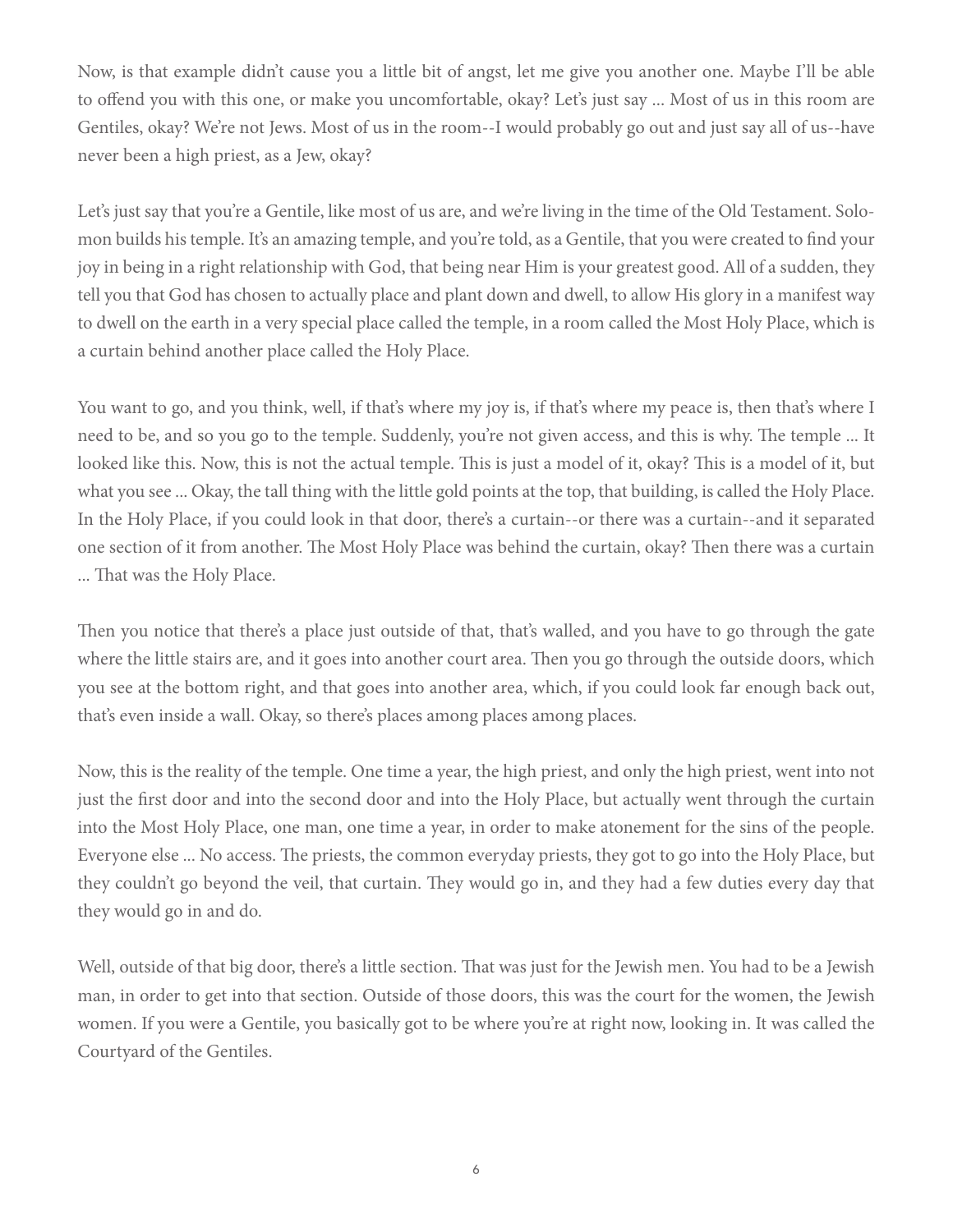My point in this is to say that nearly everyone was denied access, but for very different reasons. Jesus came to tear all these walls down, in order to give all of us access to the Father. We have to ask the question, well, how did He do it? How did He accomplish this?

What verse 17 says is this was His motive: He came and He preached peace. You're saying, "Well, that's not a big deal." That's because you're not the offended party. Slap the person in front of you right now and see if they turn around and preach peace or judgment, right?

We have to remember, in this whole story, that God was the offended party. He was the victim of our sin. Psalm 51, verse 4 says, "Against you, and you only, have I sinned and done what is evil in your sight." Yet, Jesus came over the wall of hostility that was separating us from God, and He preached peace. Notice who He preached it to. It was to those who are far and those who are near. What does that mean.

Well, in Luke chapter 15, Jesus is hanging out with a lot of people, and they congregate into their like kinds. Over on one side, there's some really religious people. Over on the other side, there's some really, really immoral people. It says that they were prostitutes, tax collectors, thieves. Jesus was interacting with both.

Well, the people over here, the good people, the ones close to the law, the ones who they believe close to God, they became really irritated and frustrated that Jesus was interacting with people that were so loose and so immoral and so irreligious, so lawless. Jesus looked, and He says, "I'm not going to be able to teach you anything, because you're too proud, but let me give you a parable, and maybe I'll be able to get into the backdoor of your imagination and then be able to drop a bomb on you."

He says, "Once there was a man, and he had two sons" ... Now, this is a paraphrase, okay? The man has two sons, and the younger son looks at his dad, and he says, "Dad, I wish you were dead, but you're not, so let's go ahead and act like you are. Why don't you give me my share of the inheritance, so that I can leave and not have to be near you anymore."

The father says, "Well, here's your share of the inheritance." This son goes and he blows everything in sin, just a wasted life that left all kinds of holes in his heart, in his mind, in his clothes, in his body, his reputation, everything. He was a hopeless man. He gets to the end of his rope, and he says, "What am I doing?" He puts together a little speech, a little speech or confession. He gets ready, practices it a couple times, so he can get home. He says, "Dad, this is my speech."

He comes home, and his dad sees him from afar. It says that the dad runs out, minimizes his shame by giving him new clothes and a ring, and forgives him, and then he throws a party. Well, there's another son, and the older son, the good son, the one who stayed home, he won't come into the party, because he's irritated.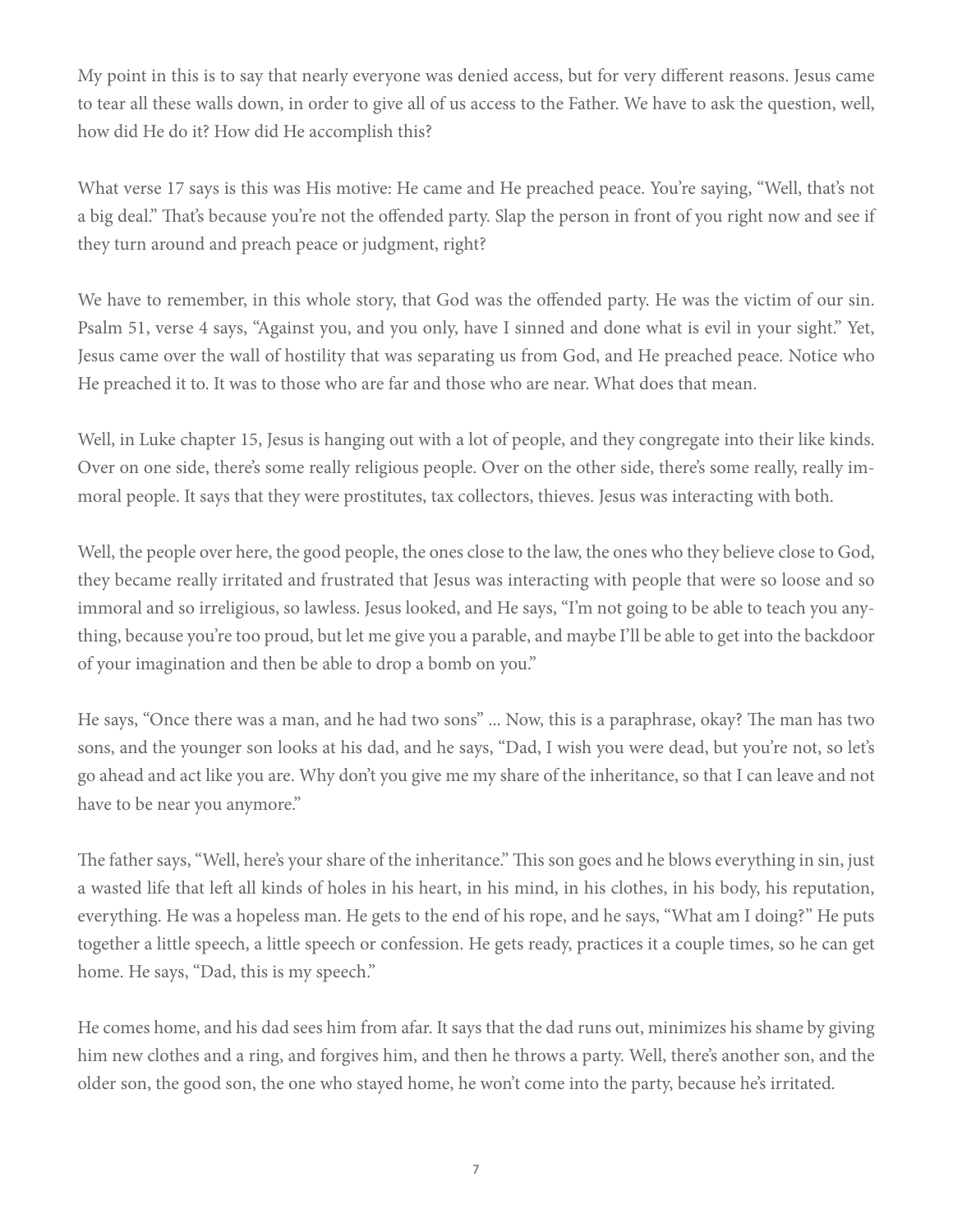Now, don't forget the context that Jesus is speaking into. There's religious people, good people, who've stayed close to home, and they're irritated, because bad people are being able to be near Jesus. The story is not about the first son. It's actually about the second son. It's about people like us, who come to church all the time. Jesus says of this son in His story ... He says this son, he wouldn't come into the party, so Dad goes out. He says, "Son, what are you doing? Your brother, my son, he's come back. He's repented of his sin. We need to celebrate!"

His son says, "Dad, I have been good all these years. I've obeyed you. I've worked hard. I've served. You've never given me the means to leave you, to be able to go celebrate with my friends." Do you see what's happening?

Jesus is saying that all of humanity is one of these two sons, far or near, religious/irreligious. One son left his father. Another son wished he could. Every one of us is one of those sons at some point in our life. It says that Jesus came, in order to preach to both of these two sons. You see, Rembrandt, even painting this whole picture, this whole scene ... It's right here. You can see it. You see the father. You see the son, who's come back, all of his nasty clothes, and you see over the right, the man, whose face is lit up. This is the older son.

I want you to notice the irony of this event. One son stayed close to home, but he was farthest from his father. This is what it says Jesus did. It says that He came to preach peace, not only to those who were Jews, but also Gentiles, religious and irreligious, moral and immoral, good and bad. Why? Why would He do this? Because apart from trusting Christ, he who dies in a brothel is no worse than he who dies at a church.

Do you know Christ? He came to bust down the wall of hostility between you and God, to give every one of us, no matter what we look like or where we came from, access to the father. What you under have to ... Let me back up. I just said about five words that had no order whatsoever in them, okay?

This truth ... The fact is it may help our hearts to even be happy and accept other people coming to Jesus, but unless we repent of another sin, and unless we see something deeper, we may not appreciate them joining us in our worship of Christ. You see, thus far, the only thing he's said is that Jesus did this in order to give all people access to the Father. When you hear of people going on a mission trip, and people who are unlike you, maybe where there's a historical hostility between you and that people, and they come to faith in Christ, you may say, "Oh good, so long as they don't come here and be with us." That's possible. In fact, you look at ethnic wars around the world, and that's exactly what you see.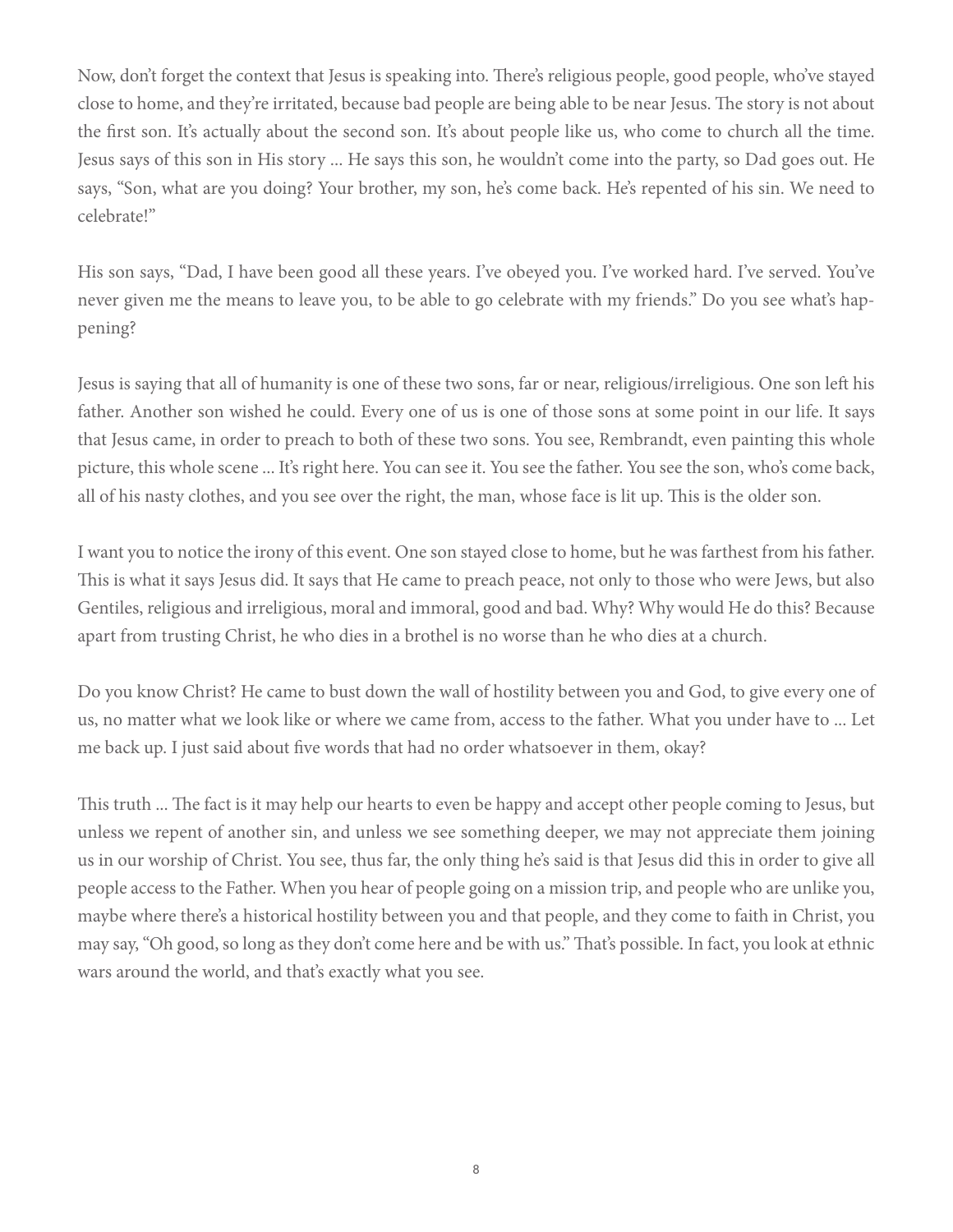There's another thing He did, and I need to show you, and it's this: It's that Jesus came to create one new temple from all peoples. First, He came to provide access to God for all peoples, but then He came to create one new temple from all peoples. See, at the very moment when these Jews and Gentile believers were considering separating, like pieces of steel in our parking lot, Paul reminds them of Jesus' desire when He hung on a cross and when He rose from the dead, and that is that we would no longer be strangers and aliens. He says, "But you would instead be three things."

He said, number one, he says that you and I would literally become citizens of a new nation, citizens. There's a lot of people in America, isn't there? You're a citizen in America, at least most of us are, but you don't know everybody. Yet, there's a common loyalty. There's a commonality in being a citizen of this place.

Well, the Bible says, for those in Christ ... He says that our citizenship is in Heaven, and from there we eagerly await a Savior, the Lord Jesus Christ. What this means is that part of this country, this heavenly country, we're a citizen. That there's just inherent loyalties. It doesn't matter where you live. It doesn't matter what you look like. It's that it creates a loyalty, a fondness, one to another.

Well, then he goes, "Well, that's good, but let me go a little bit deeper. Not only are you a citizen of Heaven together," he says, "but I'm going to make you members of God's household," so now he's talking about family. Now, under your roof, you probably know everybody's name who lives under your roof, right? You're family. You know your kids names, your parents names, your brothers/sisters, maybe aunts, uncles, cousins. They're family. This is what he's saying. He goes from big to really intimate, and he says, "Not only that, but you're a family. You're brothers and sisters in Christ."

Then he takes it a step further, and he says, "You know, there used to be this temple, with all these different places where you could go, on the basis of who you were." He goes, "But I'm going to create a new temple," and that new temple, he says, will be made out of us, the people. You see, when Jesus rose from the dead, He created a brand new temple, which is why we can meet absolutely anywhere, because the temple is our heart.

Providence has met in grocery stores. It's met in ... if we meet in a hotel, right? The building is not the holy thing. It's the people, who have the Spirit of God within us. When we come into a room, all of a sudden, now, God is here with us. He says, "This is the new temple, and it starts with the cornerstone." All buildings start with a cornerstone, a place where you know, okay, this rock here is plumb; this one is level. We can build off of this one, and he says, "Jesus is the cornerstone." He's the place where we start. He's the rock upon which every one of us either rest upon or resist. He's the cornerstone of all of life.

Have you ever noticed how no empire in the history of the world has endured. No sociology has ever endured. No psychology has ever endured. No philosophy has ever endured. You know why? Because Jesus is not the cornerstone of those things.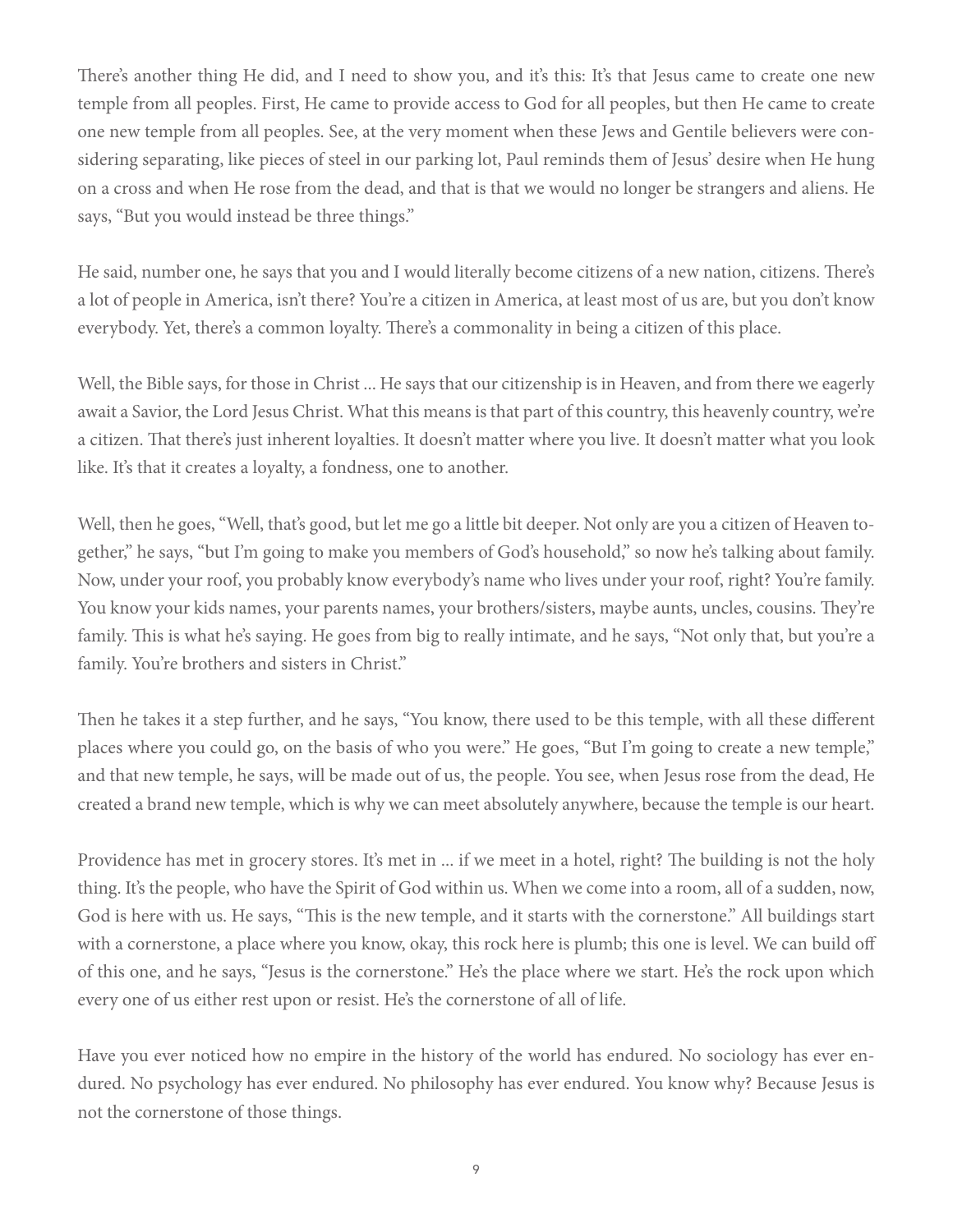I want you to think about the amazing thing that you're a part of right now. If you're a part of a local church on this earth, you're part of the only institution on the earth that will last forever. Do you know why? Because Jesus is its cornerstone, Jesus. It says that those people who believe in Jesus, when they hear the Scriptures ... That's what he means when he says that it's built on the apostles and the prophets. These are the people that wrote down, that were inspired by God to write down the Scriptures. It says that He stacks us up like stones on this cornerstone, in order to make a temple, a dwelling place for God by the Spirit.

Peter says it this way. He says, "As you come to him, you, yourselves, like living stones are being built up as a spiritual house, to be a holy priesthood, to offer spiritual sacrifices, acceptable to God through Jesus Christ." You see, just like that steel in the parking lot right now, every single person here is different, but when we're connected together, the worship pleases and glorifies the Cornerstone, who is recognized as the One who has all authority and sufficient power to hold up and harmonize such great difference.

In other words, what I'm trying to say is that a multicultural, multiethnic, multiracial church is not a cultural fad. It is a biblical mandate that flows from the very heart of Jesus, when He was on the cross, and when He walked out of His tomb. Now, I build sermons in this way, okay? I try to teach you something that you see specifically in the text, so that when we get to the application, the application should never surprise you. It should be the obvious response to what I just taught you. If you ever get to an application and you're like, "I just don't see it. I don't know where that's coming from." Well, then, just ignore it, okay? Just ignore that one, okay?

What do we do with these truths from God's Word. Number one is this: Lets believe the Gospel and be forgiven. If, indeed, Jesus Christ has given you access to the Father, then come. Come today. Stop waiting and stop wondering. No matter where you've spent the majority of your days, whether in good or bad, sin, righteousness, being religious, being at a church or being far from a church, you need Jesus. You need Jesus.

Come to Jesus today. Believe in Him. He will change your whole life. He is not just the most, He is the only soul-satisfying reality Person in the entire world. If you don't go to Him, you'll be hungry your whole life.

Second thing is let's ask God to stir our heart with what stirs His. If indeed that He had motives behind why He was dying and rising again, we should consider what those motives are and ask, is what was on His heart, is it on ours? Let me just go straight to the point, okay?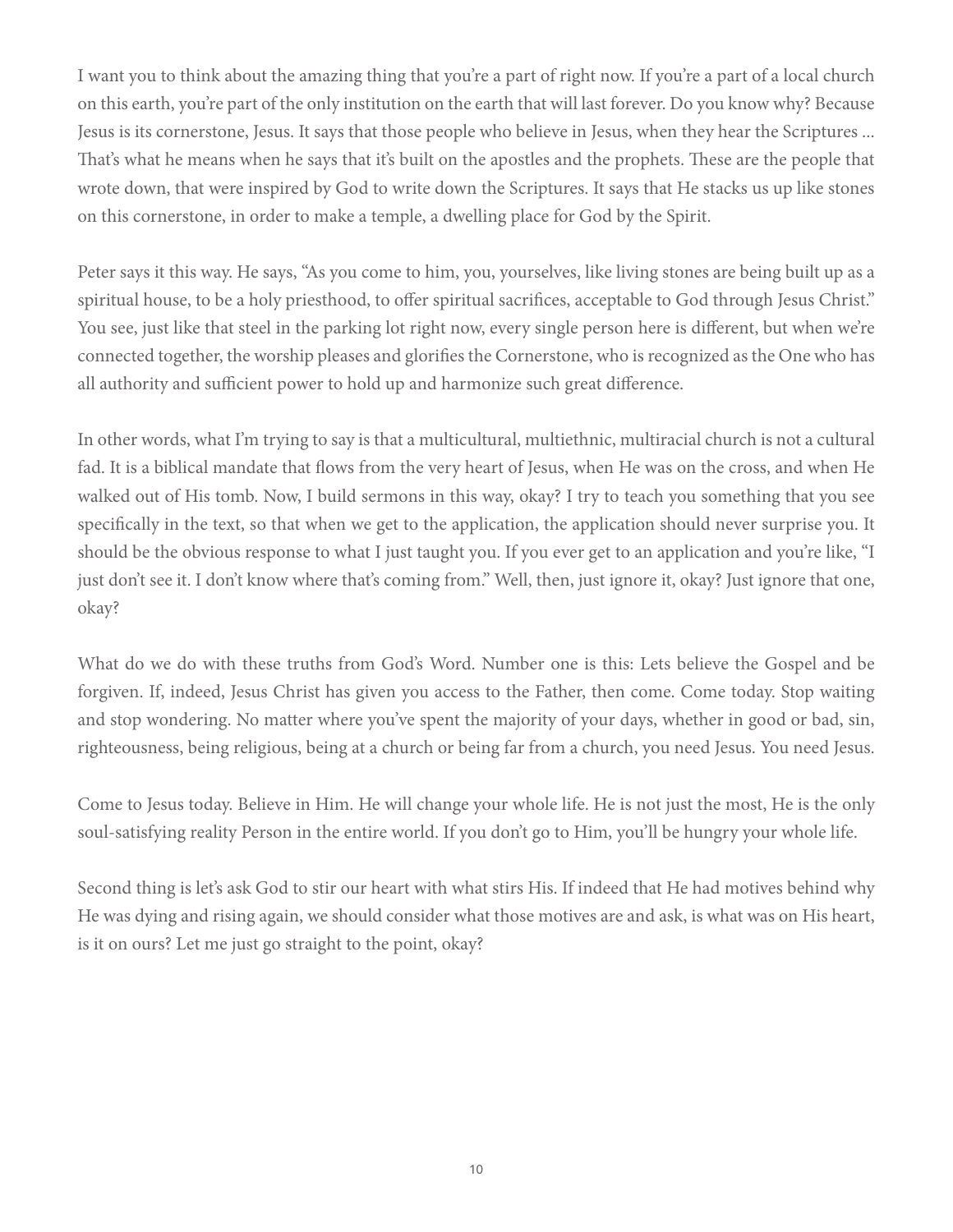Do you long to see and be in a multiracial, multiethnic church? I'm not asking if you're okay with being a part of one. I'm asking is do you have an emotional investment high enough to pray for it to happen? If not, I would urge you to pray that God will change your heart. You see, Jesus wants us to be emotionally invested in this, for whatever is on our hearts finds its way into our prayers. This is why Jesus told us to pray--what?- -Your will be done on earth as it is in Heaven. In other words, let me see the realities of Heaven, and then be so stirred by what I see that I pray that reflections of that, traces of that, would be seen on the earth.

What do we see in Heaven, as it relates to race and ethnicity? Revelation chapter 7 says this: "A great multitude that no one could number, from every nation, from every tribe and people and language standing before the throne and before the Lamb, crying with a loud voice, Salvation belongs to our God." Providence, let's plead with God to see reflections of this day on earth and at Providence even today.

The third thing is let's pursue the racial harmony that we will enjoy in Heaven. Let me tell you something. We have one mission: that's to make disciples, to introduce all peoples to Jesus Christ and to grow them up to love and worship Him. We have one boast, and it's the cross of Christ, but if it's true that the cross of Christ is the only harmonizing power of racial and ethnic diversity on the earth, and if it's true that the cross is the only thing that not only brings us and connects us to God, but also to each other, then to pursue that harmony is also to boast in the cross of Jesus Christ.

Let it be known that there will be opposition to those who pursue racial harmony. There will be. Satan hates this, and hateful people hate this. Satan is stronger than us, as a people. The Gospel is stronger still. First John chapter 3, verse 8 says the reason the Son of God appeared was to destroy the works of the devil, so do not fear, Providence, for Christ is with us in this.

What can we do to pursue? A few things ... I think one is by repenting for rebuilding what Christ has torn down. If you see the bricks on the ground from those walls of hostility between us and God or us and each other, and your heart inclines you to pick those bricks up and stack them back up, the New Testament would simply say this: Stop it. Repent, whether that's hatred, whether it's animosity, whether it's suspicion, or whether it's indifference.

Our past does not have to define us, but isn't it true that it often explains us? Early in my life, I got to travel a whole lot, and my very first best friend, sleepovers and everything, was Sean Taylor. Ethnically, racially diverse. In my life, my sin, when it comes to race, has been more in the area of indifference, because I simply don't have a problem with people. I don't have enormous historical scars built up against me, but if Jesus cares about the injustices to other people, then His people do, as well, so let's repent for rebuilding what He's torn down.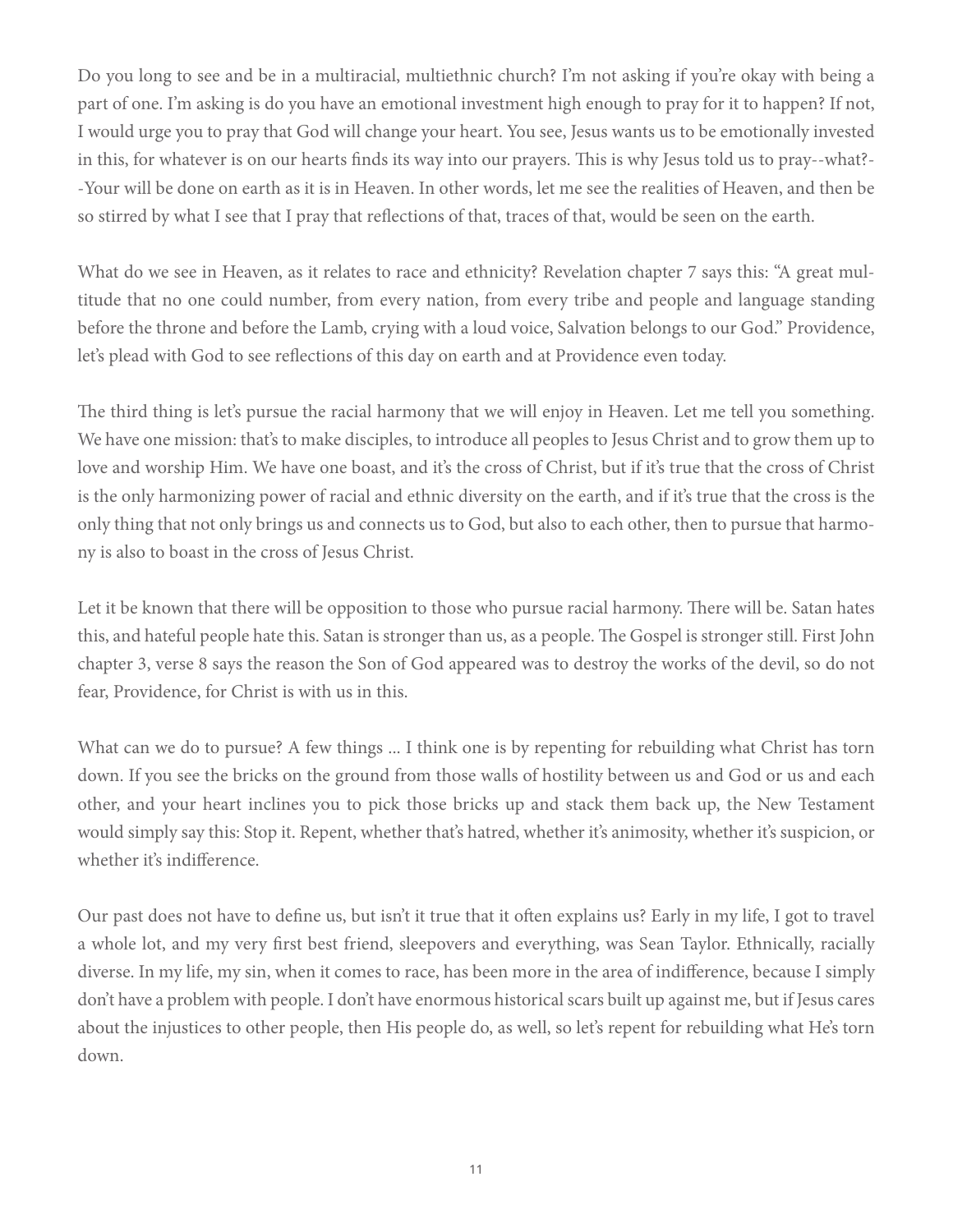Second is by building relationships across cultural lines. I want to urge us, as a church family, to greet one another and be hospitable to one another, to build relationships with one another. You see, when racial flareups occur within our culture, learn from these friends, and when pain comes in life, you can lean on these friends. Be the church.

The third thing is by praying for greater racial diversity in our leadership. I realize that this is a bit sensitive, but I think it's needed. You see, no matter what I say today, if people join us, who don't know what we're really about, and when, all of a sudden, we leave this topic, and we move to chapter 3, and he stops talking about racial diversity, people will come in here and, seeing nobody singing or leading who looks like them, that perception often and easily can reinforce cultural presuppositions of what takes place inside this place.

I would encourage you to pray. Pray for diversity on our stage, in our elders, in our deacons, and in our pastors. You see, my belief is it's easier to get diversity, if you have diversity in leadership, simply because, when you make decisions, if you don't have other perspectives, sometimes you don't make decisions that are sensitive to all peoples.

The third thing--or the fourth thing, I should say--is by sharing the gospel with all peoples. See, when we seek to reach every ethnicity and people group in the world and receive each one with outstretched arms, just as Jesus has reached us with outstretched arms, then we live out the Gospel in a world that is desperately in need of Him. What I want to do right now ... I want to show you a little video.

I'm going to show you a video of a friend here at Providence, of many of ours. His name is Jon. He's a leader at Providence, and he tells his story, all right, not only where he came from, but what can take place when grace is the primary fuel behind our relationships with one another. Why don't you watch this?

My name is Jon Roberson. I grew up in Wilson, North Carolina. I grew up in Wilson. In the late '60s/early '70s, I would say, were my "growing up" years. At the time when I grew up, there were two recreational centers. One was in our community, so to speak, at Reid Street. The other, we honestly just referred to it as the white rec. It was almost just understood that that was hands off. As I grew older, I realized that the Reid Street Community Center that we went to was actually created from a "separate but equal" standpoint, that they wanted people in the black community to have their own recreation center to keep them separate from the majority of whites that went to the other recreational center.

I wanted to be just like my dad. He truly is my hero. He was someone that, even today, strongly believes in the Constitution, that all men were created equal. He also believed strongly in the Gospel, that in the creation, that man was created in the image of God. He didn't make a difference between anyone and their skin color. All colors were created by Him. All were stamped with the imago dei, the image of God,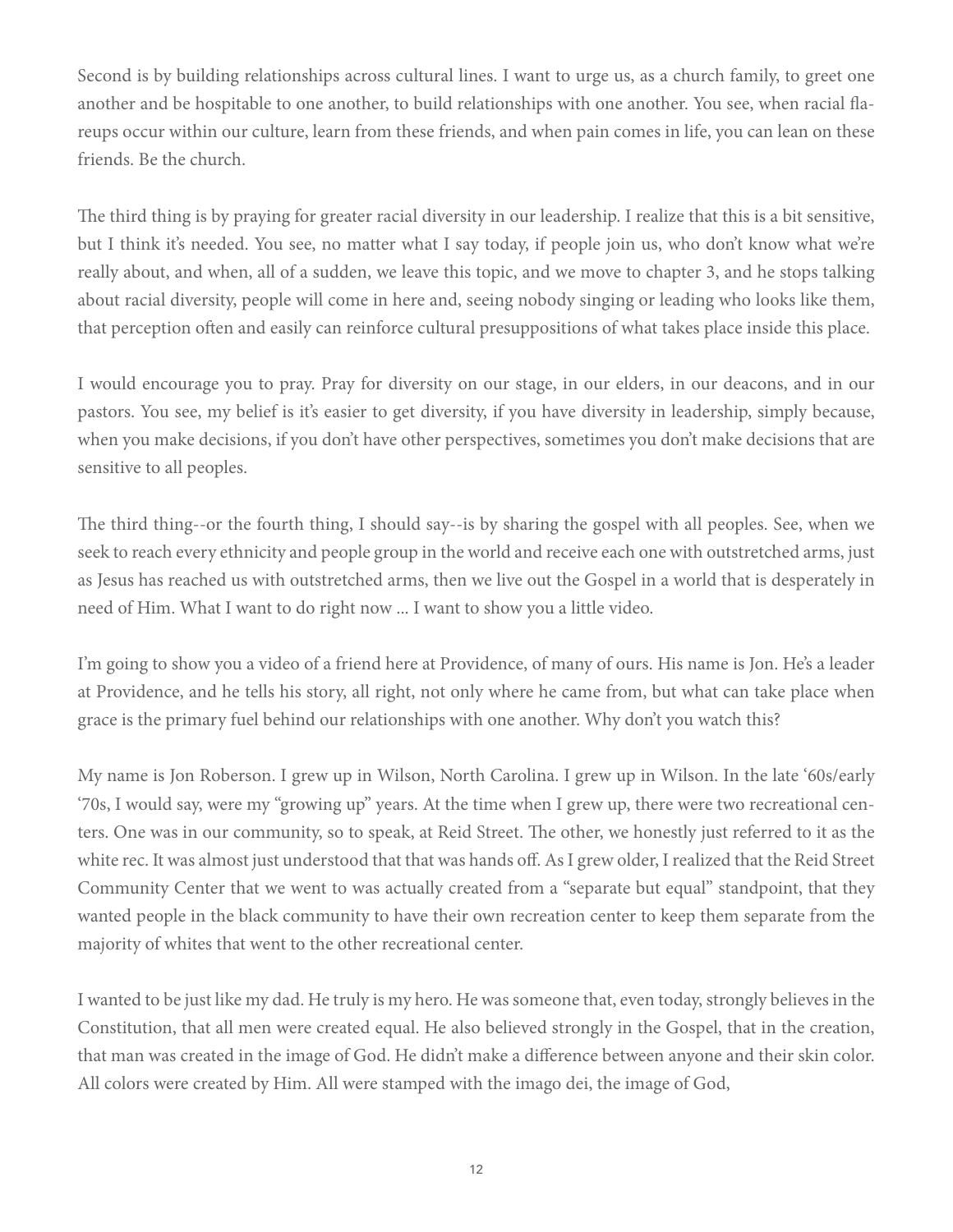and so that was something that was firmly instilled in us, even to the point of my father telling us that if we decided to make a determination of who could be our friend, based upon skin color, we would miss out on some of the best friends we could have.

When I first came to Providence, I don't recall any large resistance to coming to Providence. I knew it was going to be a church unlike any of the others that I have attended, from the standpoint that it was going to be majority white parishioners that came here versus my experience of always attending somewhere where you were ... everyone looked like you. The question that I had was how were we going to be treated? That was more than anything else.

Coming here, we were treated extremely well. In fact, I remember asking Angela after one Sunday, "You know, I don't even know if they've recognized the fact that we're black," which was great. There was no resistance that we had of coming to Providence.

Our life class, for my wife and I, has ... Honestly, I couldn't even articulate how much it has come to mean to us. It's the first time in church that I really and truly felt what the Gospels teach us to do, of people that invest in your life, that bear your burdens with you, that laugh/cry with you. There's probably no other reason why we would ever be friends than the common love of Christ.

To see an increase in the diversity, from a racial standpoint, at Providence, from where we first started here, I think is wonderful, not just because there's an increase in diversity of race, but because, to me, it is now moving towards what the Apostle John sees, when he says that he looks into Heaven, and he sees people of every nation, every tribe, kindred, and tongue. It makes me joyful, because I believe that the church is moving towards what honors the Lord. It is evidence and proof that He is tearing down those dividing walls of hostility, in His grace and mercy, to bring us together as one people. He's coming back for one singular bride, people that worship Him in Spirit and in Truth.

Okay, you can clap. Providence, if indeed it's true that these realities were on the brow of Christ, on the mind of Christ, when He died and rose again, to provide us access and then to build us into a temple, a place, a people, who give themselves to worship the one true, living Christ, then I want to encourage us, as a church family, to pursue this with all of our heart, to be praying for it, to be giving yourself to it, to break through insecurities that you have, to learn about people that you don't know, circumstances in life that you don't know, to repent of sin, hostilities that you don't have any reason to have or every reason to have, and that you would seek, with the grace of God, to move towards what we see and one day we will experience forever and ever and ever. Because of the grace of God, we can experience reflections of what we will one day know here on the earth. It's His power that's available to us, so let's pray for it, okay? If you would ..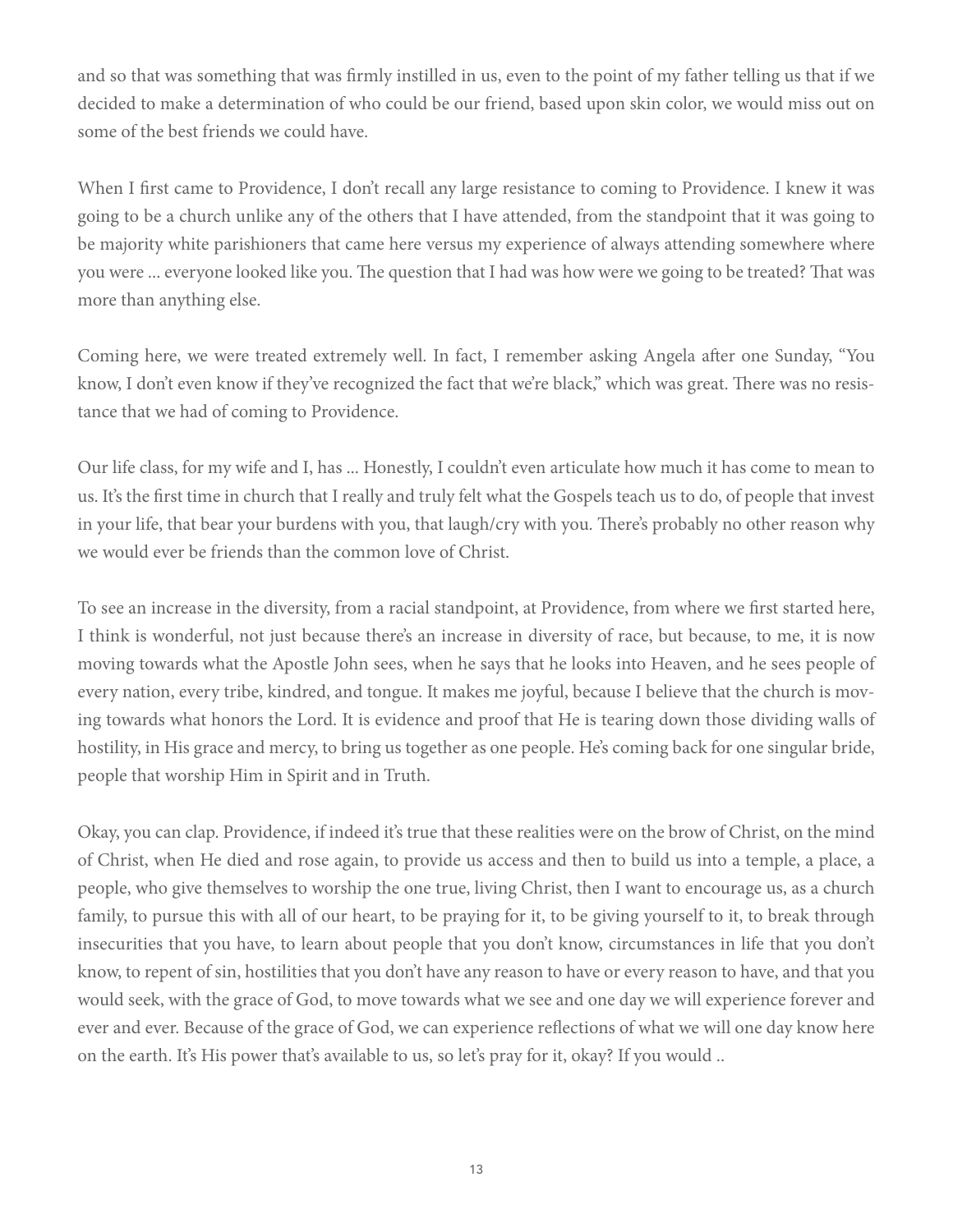Father in Heaven, thank You for Your grace. Thank You that You came for us, that You rescued us. We pray for those in the room, who've never trusted You. We pray that today that You would open up their eyes, that You would help them to see and believe the Gospel, to believe that Jesus died and rose for them, and that, no matter how good they are, they are far from You unless they come to Christ.

I pray for us, as a church family. We're built together out of different pieces to become a place of worship, a people of worship, to glorify You, the one, true Cornerstone of Life. We pray, God, that You would give us strength and courage, that You would give us sensitivity and patience with one another. Now, Lord, as we give to You, not only out of our heart in worship, but out of the resources, in giving, God, we pray that You would be pleased, that You would be glorified, and the name of Jesus would be spread, the Gospel would be spread to the ends of the earth. We pray, in Christ's name, amen. Amen.